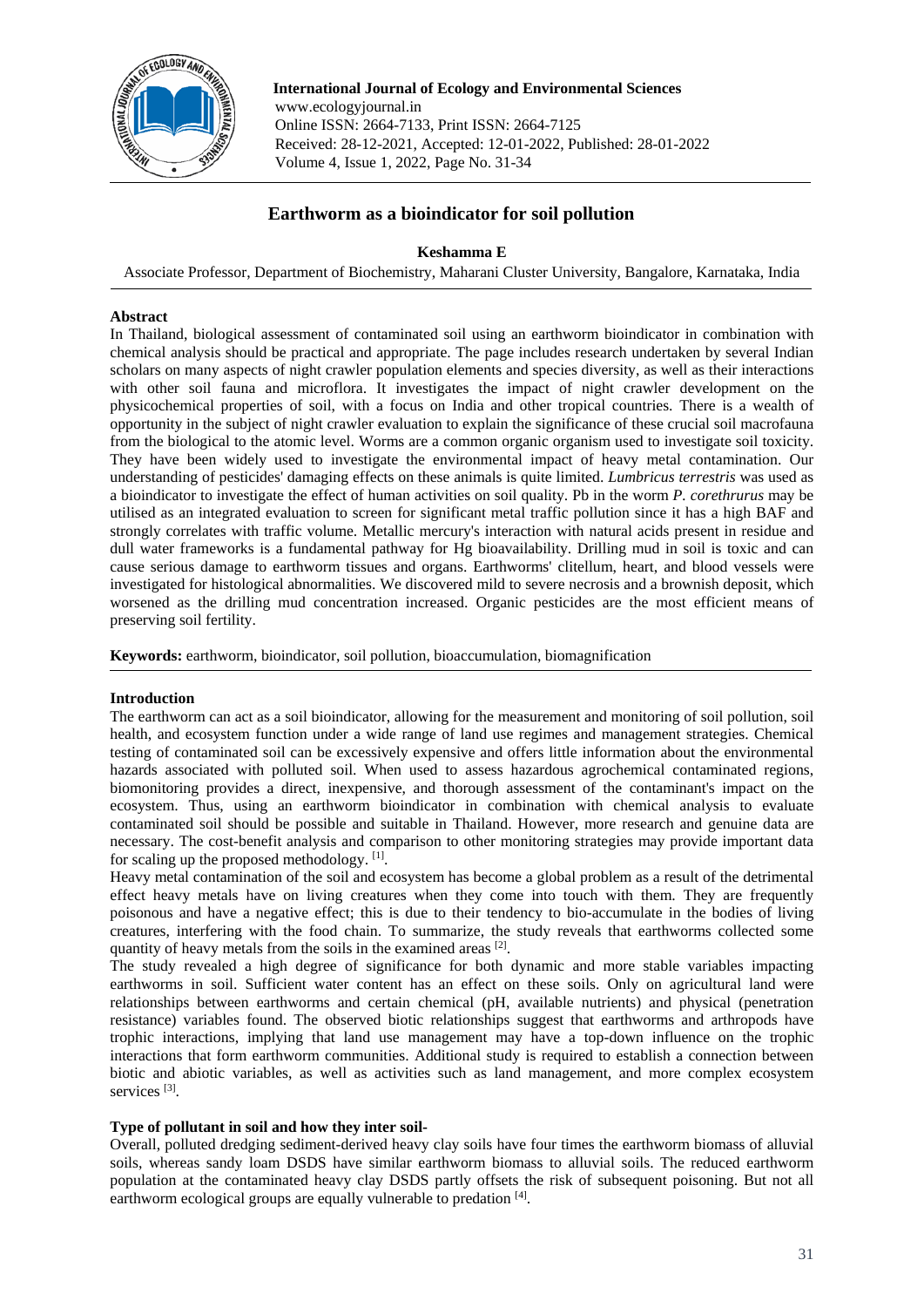Plastic contamination in the environment is gaining global attention at the moment. Improper disposal of discarded or abandoned plastic trash pollutes the environment. The disposal of municipal wastewater effluent, sewage sludge landfills, and plastic mulch from agricultural operations is a significant issue and a source of concern for soil pollution. In comparison to plastic contamination in marine and freshwater environments, soil pollution has received comparatively less attention. We examined plastic pollution in the soil environment and reviewed research on the impact of plastic wastes, particularly microplastics, on the soil ecosystem in this paper. We discovered that the majority of research on the impact of soil plastic contamination on organisms has utilised earthworms as the test species. As a result, more study into the impacts of plastic pollution on other species models (invertebrates, plants, microbes, and insects) is necessary to fully comprehend the consequences of plastic pollution on the whole soil ecosystem. Additionally, we recommend additional study directions for future investigations on plastic pollution and the soil ecotoxicity of plastic wastes [5].

# **What are bioindicators?**

The use of bioindicators is not novel, it is a novel technique for analysing different forms of environmental mismanagement, such as pollution, high input farming, improper waste disposal, and contamination. This technique makes use of biological animals (particularly invertebrates, the subject of this volume) and biodiversity to analyse current environmental conditions. While laboratory work is required, bioindicator-based studies depend heavily on field evaluation of a small number of species <sup>[6]</sup>. Owagboriaye et. al. evaluated the biochemical response and vermiremediation potential of three indigenous earthworm species; namely *Alma millsoni*, *Eudrilus eugeniae* and *Libyodrilus violaceus* in GBH Glyphosate-Based Herbicides treated soils. After being exposed to GBH, earthworm species (*A. millsoni*, *E. eugeniae*, and *L. violaceus*) showed changes in their enzymatic activity and antioxidant defense system. These changes might be utilized to track the health of soils that have been contaminated with GBH [7].

Bioindicators play an essential role in discovering the variables that govern Hg toxicity and bioavailability, and they can eventually be utilized to assess risks in areas where Hg contamination is present. The development of simple, low-cost, less complex techniques can help with the fast detection of potentially dangerous conditions, especially in poor nations where resources are scarce and pollution is widespread. Earthworms (*E. foetida*) may accumulate Hg and other metals, and there is a positive link between Hg concentrations in worm tissues, the substrate they consume, and the duration of exposure (a dose–response relationship). The earthworm approach provided below is simple to implement in a short amount of time and at a minimal cost. As a result, this technique may be used to test the bioavailability of Hg and other metals in contaminated soil, sediments, and tailings [8].

# **Important characteristics of earthworm that make them eligible as a bio indicator**

Pollution of the terrestrial ecosystem is a major environmental issue all over the world. The earthworm is classified as a soil domain creature. It has been suggested that test species be used to assess soil pollution in terms of acute toxicity. Pollution has a significant impact on earthworm population and biomass. The findings highlighted the fact that agriculture soils acquired a disproportionately high amount of anthropogenic heavy metals, probably due to the usage of agrochemicals and other soil amendments in order to achieve high yearly crop yields [9].

This research found that earthworm activity in sewage sludge improved soil characteristics and accessible nutrients like N and P. Earthworm activity increased cabbage biomass and decreased Cd absorption by cabbage. The distributions of Cd and Cu among fractions in sewage sludge with and without earthworm treatment were similar. Thus, earthworm treatment improves sewage sludge by decreasing Cu and Cd bioavailability and increasing nutrient availability [10].

Bioindication is a technique used in various environments to assess biodiversity and environmental quality. Invertebrates, particularly earthworms, are usually good bioindicators in soils. Floodplains are characterized by a complex mosaic of topsoil composition, which results in a high degree of variability in terms of possible homes for earthworms. The existence of some species is very difficult to determine due to the paucity of research on this little-studied habitat. Additionally, earthworm communities are dependent on numerous parameter interactions, including stress, competition between species and/or ecological categories, colonization time, fluvial dynamics, and, most importantly, material inheritance. This research may serve as a first step in establishing a bioindication reference condition for natural and undisturbed subalpine areas in the context of restoration efforts or other environmental effects <sup>[11]</sup>.

# **Toxicity of Growth Regulators**

Buprofezin, triflumuron, and lufenuron were all toxic or fatal to earthworms when administered acutely. After four weeks of exposure, lufenuron was more hazardous than buprofezin and triflumuron. All pesticides had a substantial influence on earthworm development and activity of enzymes. The decrease in the development rate of pesticide-treated earthworms (*A. caliginosa*) was accompanied by a drop in the activities of AChE and GST. These findings suggest that changes in weight growth and enzyme activity during sublethal exposure periods may be sensitive parameters for determining the extent of pesticide injury, as they provide early warning responses at sublethal doses and are closely related to those found naturally in the environment. Thus, by determining the growth rate and particular activity of various enzyme systems in earthworms, they may be used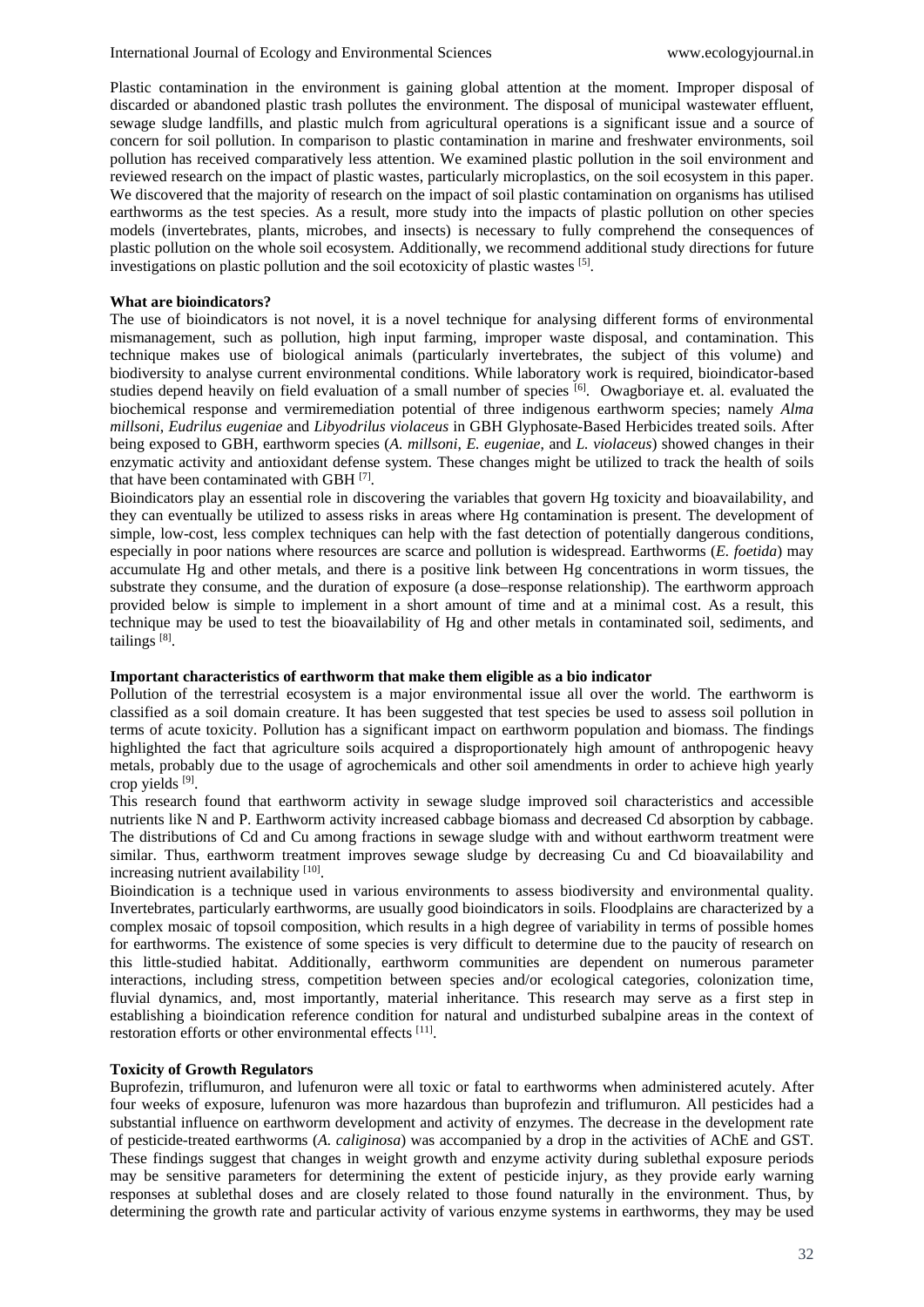as biomarkers for pesticide-contaminated soil <sup>[12]</sup>. Zavala-Cru et. al. studied biomarkers' response to organic contaminant in that they concluded that, Earthworm population and biomass largely depended on the pollution gradient and soil texture and nutrient content [13]**.**

A sub lethal dose of four arsenic species in artificial soils was investigated using three biomarkers: lipid peroxidation, metallothioneins, and membrane integrity. The results demonstrated that the three biomarkers could detect inorganic arsenic in soil. Comparatively, trivalent arsenic has a greater impact on biomarker responses in earthworms (*E. fetida*) than pentavalent arsenic. The results of biomarker responses could be utilised to monitor the environment and design intervention measures to protect earthworms and promote ecosystem health [14].

# **Effects of Pesticides on the Growth and Reproduction of Earthworm**

Earthworms are significant soil macroinvertebrates that are often employed to evaluate the overall effect of pesticide contamination in soil [15]. It is now recognized that, although larger pollutant concentrations may be easily measured using the acute (mortality) test, polluted soils with lower (sub lethal) pollutant concentrations require more sensitive risk assessment approaches such as reproduction testing [16].

Earthworms are well-known in agricultural activities. The growing use of pesticides and chemicals in agriculture has negatively impacted soil flora and fauna. Studies on the influence of pesticides and heavy metals on the activity of major enzymes from different tissues in earthworms are increasing in popularity as possible markers of xenobiotic pollution in soil. Various studies on pesticides and earthworms revealed that pesticides altered the activities of enzymes involved in neurotransmission, energy metabolism, oxidative system, and amino acid metabolism. These enzymes might be used to detect pesticide toxicity. However, additional research is needed to identify sensitive earthworm biomarkers that may be utilized to detect soil contaminants [17].

#### **Role of Earthworms in the Biomagnification**

It is well acknowledged that earthworms play an essential role in the biomagnification of heavy metals in terrestrial environments. Differences in earthworm biomass between locations are seldom taken into consideration in ecological risk assessments. These variations might be significant depending on soil characteristics and pollution levels [18].

This study established that drilling mud in soil is poisonous and can result in significant harm to earthworm tissues and organs. The clitellum, heart, and blood arteries of earthworms were examined for histopathological abnormalities. We noticed mild to severe necrosis and brownish deposit that became more severe as the drilling mud concentration increased. The findings of this study indicate that drilling mud may cause *Aporrectodea longa* to develop histopathological diseases <sup>[19]</sup>. Organic insecticides are the most effective way to save our soil fertility. It will be demonstrated further by a comparison of organic and inorganic pesticides on different tissues and biochemical activities of earthworms [20].

#### **Conclusion**

Biological assessment of contaminated soil using an earthworm bioindicator in combination with chemical analysis should be practical and appropriate. The page includes research undertaken by several Indian scholars on many aspects of night crawler population elements and species diversity, as well as their interactions with other soil fauna and microflora. It investigates the impact of night crawler development on the physicochemical properties of soil, with a focus on India and other tropical countries. There is a wealth of opportunity in the subject of night crawler evaluation to explain the significance of these crucial soil macrofauna from the biological to the atomic level. Worms are a common organic organism used to investigate soil toxicity. They have been widely used to investigate the environmental impact of heavy metal contamination. Our understanding of pesticides' damaging effects on these animals is quite limited. Lumbricus terrestris was used as a bioindicator to investigate the effect of human activities on soil quality. Pb in the worm *P. corethrurus* may be utilized as an integrated evaluation to screen for significant metal traffic pollution since it has a high BAF and strongly correlates with traffic volume. Drilling mud in soil is toxic and can cause serious damage to earthworm tissues and organs. Earthworms' clitellum, heart, and blood vessels were investigated for histological abnormalities. We discovered mild to severe necrosis and a brownish deposit, which worsened as the drilling mud concentration increased. Organic pesticides are the most efficient means of preserving soil fertility.However, earthworms are natural bioindicator of the soil pollution but, different species accumulates the metal at different rates. Therefore, it is difficult to recommend single species as a pollution indicator.

#### **References**

- 1. Iwai CB, Pratad Y, Sereepong S, Noller B. Earthworm : Potential Bioindicator for Monitoring Diffuse Pollution,2008:13:1081-8.
- 2. Latifi F, Musa F, Musa A. Heavy metal content in soil and their bioaccumulation in earthworms (Lumbricus terrestris L.). Agriculture and Forestry,2020:66(1):57-67.
- 3. Kanianska R, Jad'ud'ová J, Makovníková J, Kizeková M. Assessment of relationships between earthworms and soil abiotic and biotic factors as a tool in sustainable agricultural. Sustainability (Switzerland),2016:8(9).